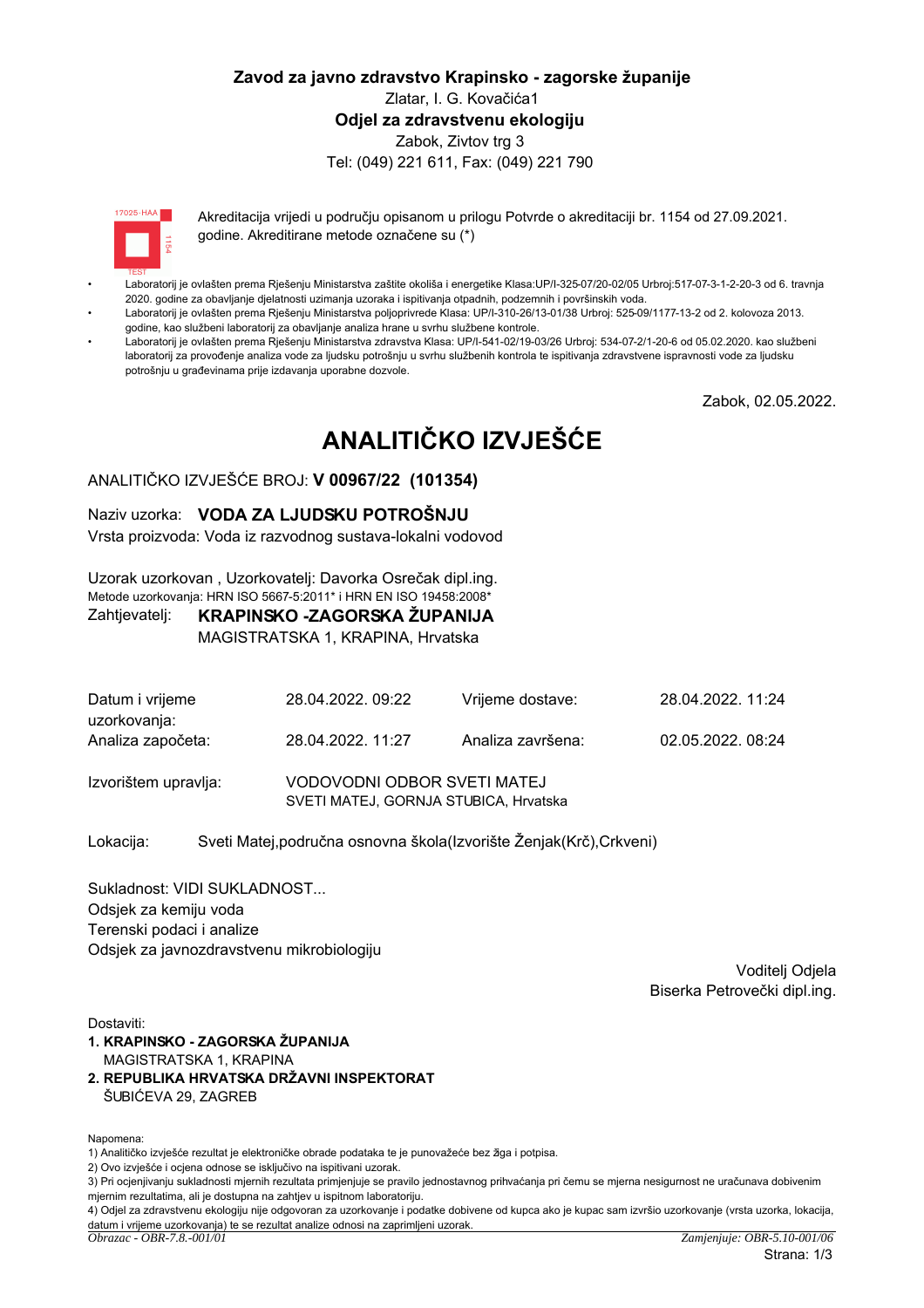# Odsjek za kemiju voda

# **REZULTATI ANALIZE:**

| <b>Naziv analize</b>                     | <b>Metoda</b>                             | <b>MJ</b>                                     | <b>Rezultat</b> | Granice#    | Sukladno# |
|------------------------------------------|-------------------------------------------|-----------------------------------------------|-----------------|-------------|-----------|
| VODA ZA LJUDSKU POTROŠNJU                |                                           |                                               |                 |             |           |
| Boja                                     | <b>HRN EN ISO 7887:</b><br>2012 Metoda C* | mg/PtCo skale                                 | $\leq 5$        | 20          | DA        |
| Mutnoća                                  | <b>HRN EN ISO 7027-1:</b><br>2016*        | NTU jedinica                                  | 0,94            | $<$ 4       | DA        |
| <b>Miris</b>                             | HRN EN 1622:2008*                         | nema                                          | bez             |             | DA        |
| Okus                                     | HRN EN 1622:2008*                         | nema                                          | bez             |             | DA        |
| pH                                       | <b>HRN EN ISO 10523:</b><br>2012*         | pH jed.                                       | 7,3             | $6,5 - 9,5$ | DA        |
| Temp.pri određivanju pH                  |                                           | $\overline{c}$                                | 15,9            |             | DA        |
| Permanganatni indeks (<br>utrošak KMnO4) | <b>HRN EN ISO 8467:</b><br>2001*          | mg/L O <sub>2</sub>                           | 1,4             | $5$         | DA        |
| Elektrovodljivost                        | HRN EN 27888:2008*                        | $\mu$ Scm <sup>-1</sup> pri 20 <sup>o</sup> C | 622             | < 2.500     | DA        |
| Amonij                                   | <b>HRN EN ISO 14911:</b><br>2001*         | $mg/L(NH4+)$                                  | < 0,10          | < 0, 5      | DA        |
| Nitriti                                  | HRN EN ISO 10304-1:<br>2009*              | mg/L (NO <sub>2</sub> )                       | < 0,10          | < 0, 5      | DA        |
| Nitrati                                  | HRN EN ISO 10304-1:<br>2009*              | $mg/L$ (NO <sub>3</sub> )                     | 4,1             | $50$        | DA        |
| Kloridi                                  | HRN EN ISO 10304-1:<br>2009*              | mg/L CI                                       | 31              | $250$       | DA        |

### lzjava o sukladnosti:

# Rezultati ispitivanja SUKLADNI su uvjetima propisanim Pravilnikom o parametrima sukladnosti, metodama analize, monitoringu i planovima sigurnosti vode za ljudsku potrošnju te načinu vođenja registra pravnih osoba koje obavljaju djelatnost javne vodoopskrbe (NN 125/17, NN 39/20).

> Analitičar Brigita Slivonia mag.ing.

# **Terenski podaci i analize**

#### **REZULTATI ANALIZE:**

| Naziv analize             | <b>Metoda</b>                 | <b>MJ</b> | <b>Rezultat</b> | Granice# | Sukladno# |
|---------------------------|-------------------------------|-----------|-----------------|----------|-----------|
| VODA ZA LJUDSKU POTROŠNJU |                               |           |                 |          |           |
| Temperatura               | SM 23rd Ed.2017 2550 °C<br>B* |           | 12,8            | $25$     | DA        |
| Slobodni klor             | HRN EN ISO 7393-2:<br>2018*   | mg/L      | < 0.05          | < 0.5    | DA        |

# *lzjava* o sukladnosti:

# Rezultati ispitivanja SUKLADNI su uvjetima propisanim Pravilnikom o parametrima sukladnosti, metodama analize, monitoringu i planovima sigurnosti vode za ljudsku potrošnju te načinu vođenja registra pravnih osoba koje obavljaju djelatnost javne vodoopskrbe (NN 125/17, NN 39/20).

> Analitičar Brigita Slivonja mag.ing.

# Odsjek za javnozdravstvenu mikrobiologiju

#### **REZULTATI ANALIZE:**

| Naziv analize             | <b>Metoda</b> | MJ | <b>Rezultat</b> | Granice# | Sukladno# |
|---------------------------|---------------|----|-----------------|----------|-----------|
| VODA ZA LJUDSKU POTROŠNJU |               |    |                 |          |           |